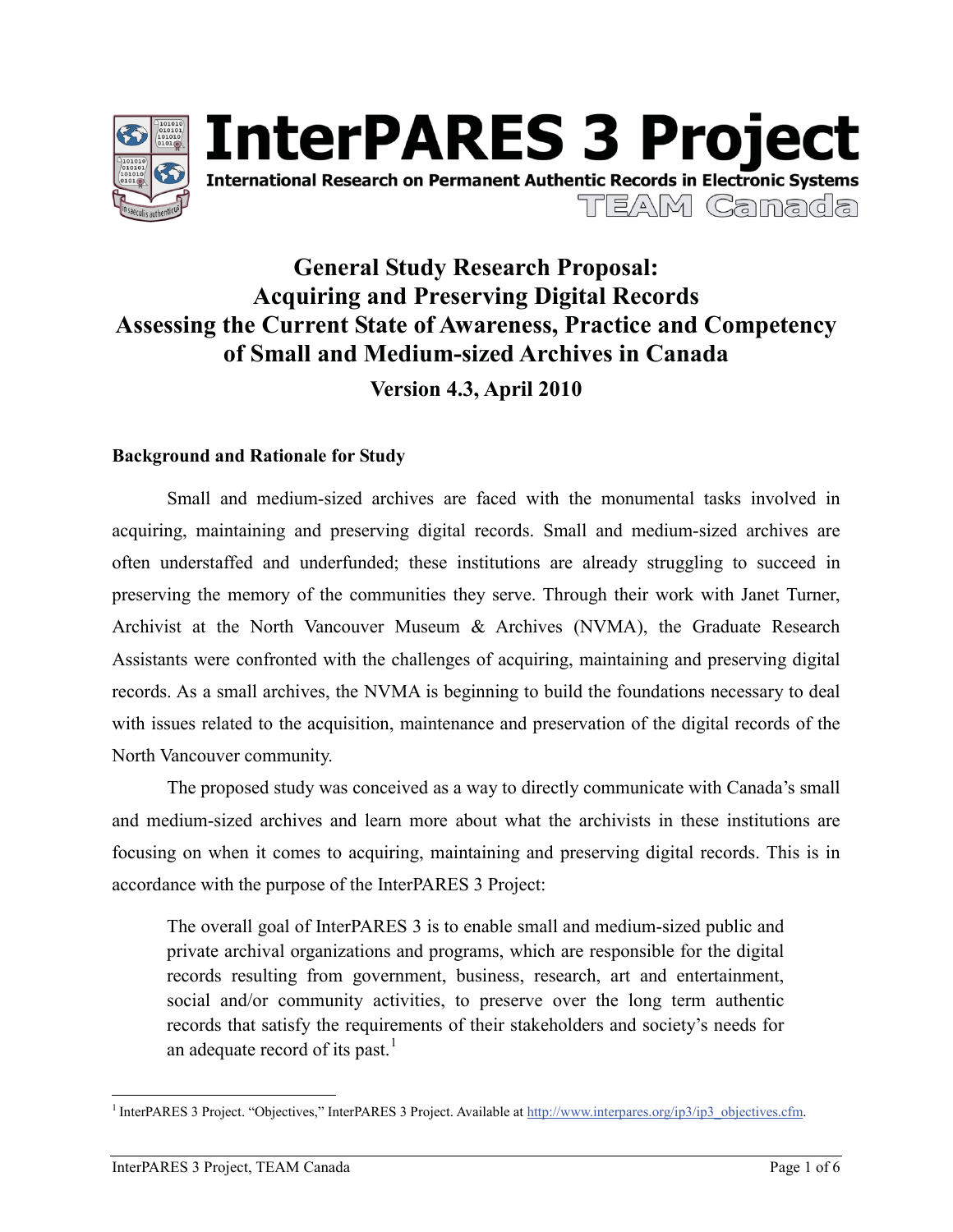Understanding the priorities, challenges and current readiness and practices of small and medium-sized archives, with regard to digital records, will enable InterPARES 3 to focus its research for the achievement of its general goal in a more meaningful way.

Most small and medium-sized archives are unprepared and/or unwilling to acquire digital records. Of those that do, it is likely that few, if any, have adequate policies and procedures in place, nor access to the resources and expertise required to ensure the long-term preservation of digital records. InterPARES 3 strives to offer useful guidance to these institutions. Having a better understanding of the current preparedness of Canadian archives will allow InterPARES 3 to do that more effectively. The proposed study may also identify people and organizations with innovative ideas and projects that might be worth further exploration.

The proposed study will focus on identifying and assessing the nature, extent and impact of the challenges faced by small and medium-sized archives with regard to acquisition and longterm preservation of digital records. In so doing, it will aim to address the following key issues:

- 1. Whether the institution sees acquiring digital records as part of its mandate/mission and whether the institution currently accepts or refuses digital records and, if digital records currently are refused, what the reasons are.
- 2. Whether the institution already has in place, or actively is planning to develop, policies and procedures that guide the acquisition and long-term maintenance and preservation of digital records.
- 3. What the institution's relationship is with donors (or potential donors) regarding their digital records; more specifically, whether the institution has begun a dialogue with these types of donors, and, if so, what the nature of that dialogue is.

### **Research Objective**

The objective of this study is to better understand the relationship between the educational, technological and personnel needs of small and medium-sized archives and their willingness to acquire, maintain and preserve digital records. Equipped with this knowledge, InterPARES 3 will be better able to help these institutions overcome barriers/perceived barriers to acquiring and preserving digital records. To this end, the study will focus on identifying and assessing the nature, extent and impact of the challenges faced by small and medium-sized archives with regard to acquisition and long-term preservation of digital records.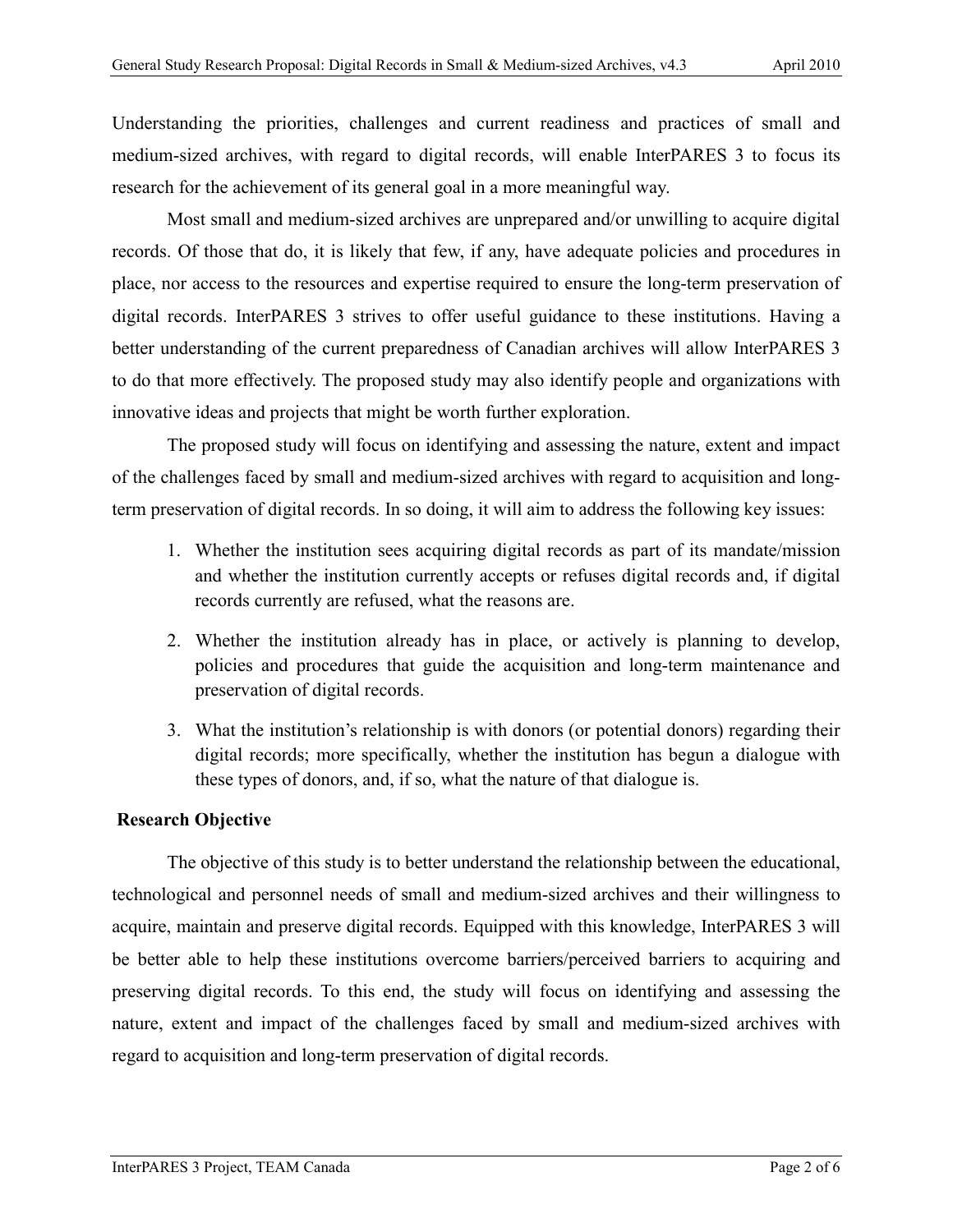As an added benefit, the study will remind archivists of the urgency of these issues. It also will remind archivists that InterPARES does provide useful tools and advice for tackling the longterm preservation of digital records.

#### **Research Products**

The products of this study will be:

- 1. A report compiling the results of the survey
- 2. A report detailing the conclusions drawn from these results
- 3. Recommendations to InterPARES 3

#### **Research Questions**

- 1. Given the contexts in which these archives operate, what tools (strategies, guidelines, procedures) do small and medium-sized archives consider to be the most useful and effective for the acquisition and preservation of digital records? What tools are currently used? What tools do they perceive as being useful to them in the future?
- 2. What are the barriers that prevent small and medium-sized archives from acquiring and preserving digital records and what, if anything, are archives doing to try to overcome these barriers?
- 3. Do small and medium-sized archives in Canada educate (or have plans to educate) potential donors about digital records management, preservation and donation potential? What is the nature of the relationship between these institutions and their donors? Have relationships changed with donors over digital records? And if these relationships have changed, how?
- 4. How can InterPARES 3 better assist archivists in small and medium-sized archives to effectively acquire, preserve and manage digital records?

#### **Research Methods**

The data for this research will be collected through the use of a self-administered survey of archivists working in small and medium-sized archives throughout Canada. Lists of relevant archival institutions will be found via professional list-serves and the ACA Directory, as well as via provincial archival associations' directories. The survey will be available online for a set time period.

Please see draft of survey attached (Appendix 1).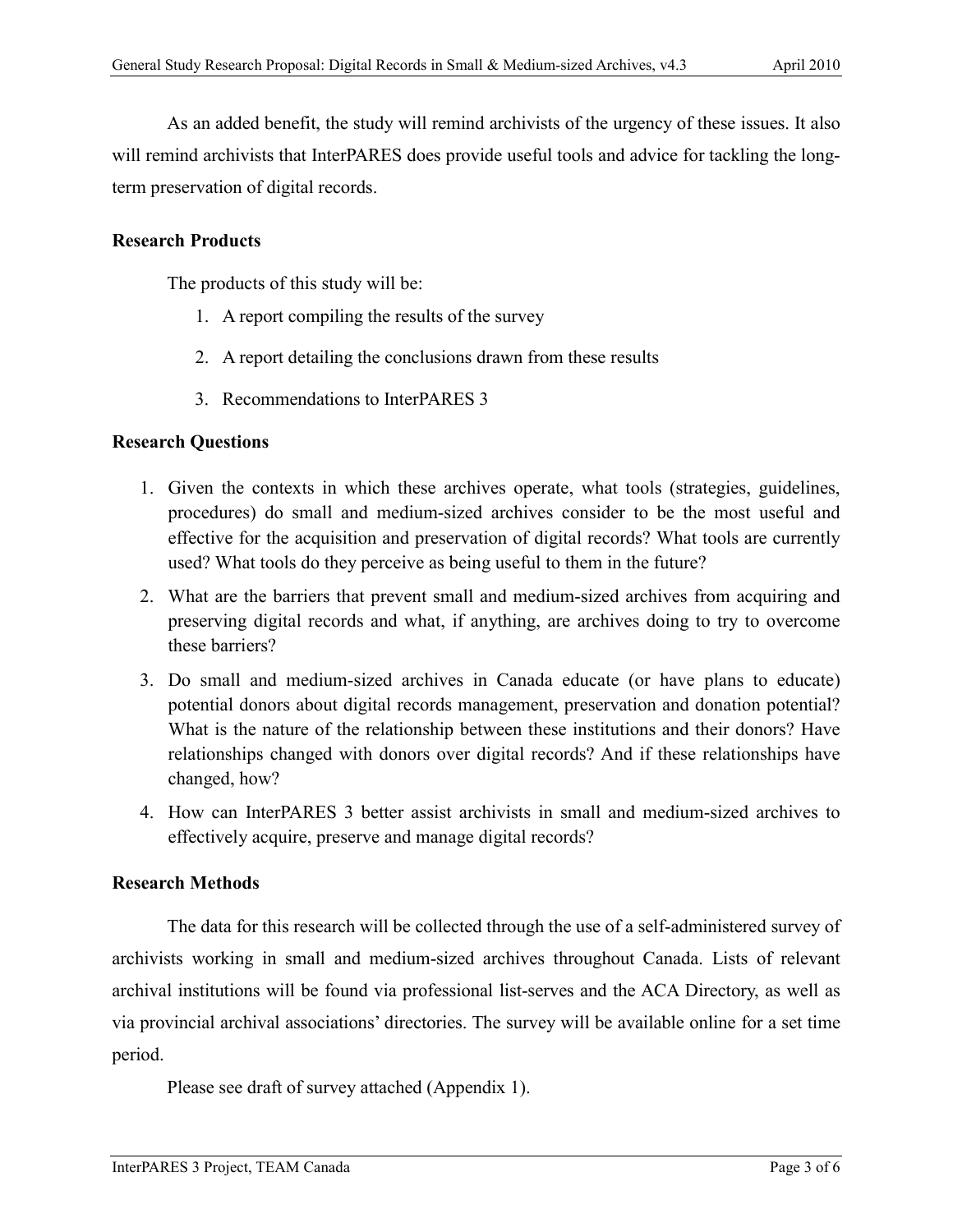#### **Plan of Action**

| <b>Activities</b>                    |                                                                                                                                           | <b>Target Dates</b>                                           |
|--------------------------------------|-------------------------------------------------------------------------------------------------------------------------------------------|---------------------------------------------------------------|
| 1.                                   | Submit survey questions to Behavioural<br><b>Research Ethic Board</b>                                                                     | May 2010                                                      |
| 2.                                   | Conduct literature review                                                                                                                 | Summer 2010                                                   |
| 3.                                   | Develop survey question aire, initial letter of<br>contact/invitation, informed consent information<br>letter, and online data entry form | May 2010                                                      |
| 4.                                   | Advertise and make survey available online                                                                                                | June 2010                                                     |
| 5.                                   | Further advertise the online survey                                                                                                       | ACA Conference, Halifax, 10-12<br>June 2010                   |
| 6.                                   | Compile survey results                                                                                                                    | July/August 2010                                              |
| 7.                                   | Draft report                                                                                                                              | September 2010                                                |
| 8.                                   | Submit paper proposal for 2011 ACA<br>Conference                                                                                          | September 2010                                                |
| 9.                                   | Consider writing a paper for <i>Archivaria</i>                                                                                            | Deadline October 2010                                         |
| 10. Present and discuss Draft Report |                                                                                                                                           | <b>TEAM Canada Plenary Workshop</b><br>7: 24-26 November 2010 |
| 11. Final Report                     |                                                                                                                                           | January 2011                                                  |
|                                      |                                                                                                                                           |                                                               |

#### **Research Team**

Lead investigator: Luciana Duranti (or Laura Millar?) Research Assistants: Cindy McLellan and Shamin Malmas

#### **Dissemination Activities**

- Mention in presentation AABC Conference April 17, 2010
- Mention in poster presentation ACA Conference, 9-12 June 2010
- Paper for ACA Conference, 2-4 June 2011
- Paper for AABC Conference, April 2011?
- Paper for AABC Newsletter?

#### **Bibliography**

Davis, Susan E. (2008), "Electronic Records Planning in "Collecting" Repositories," *The American Archivist* 71 (Spring/Summer): 168-189.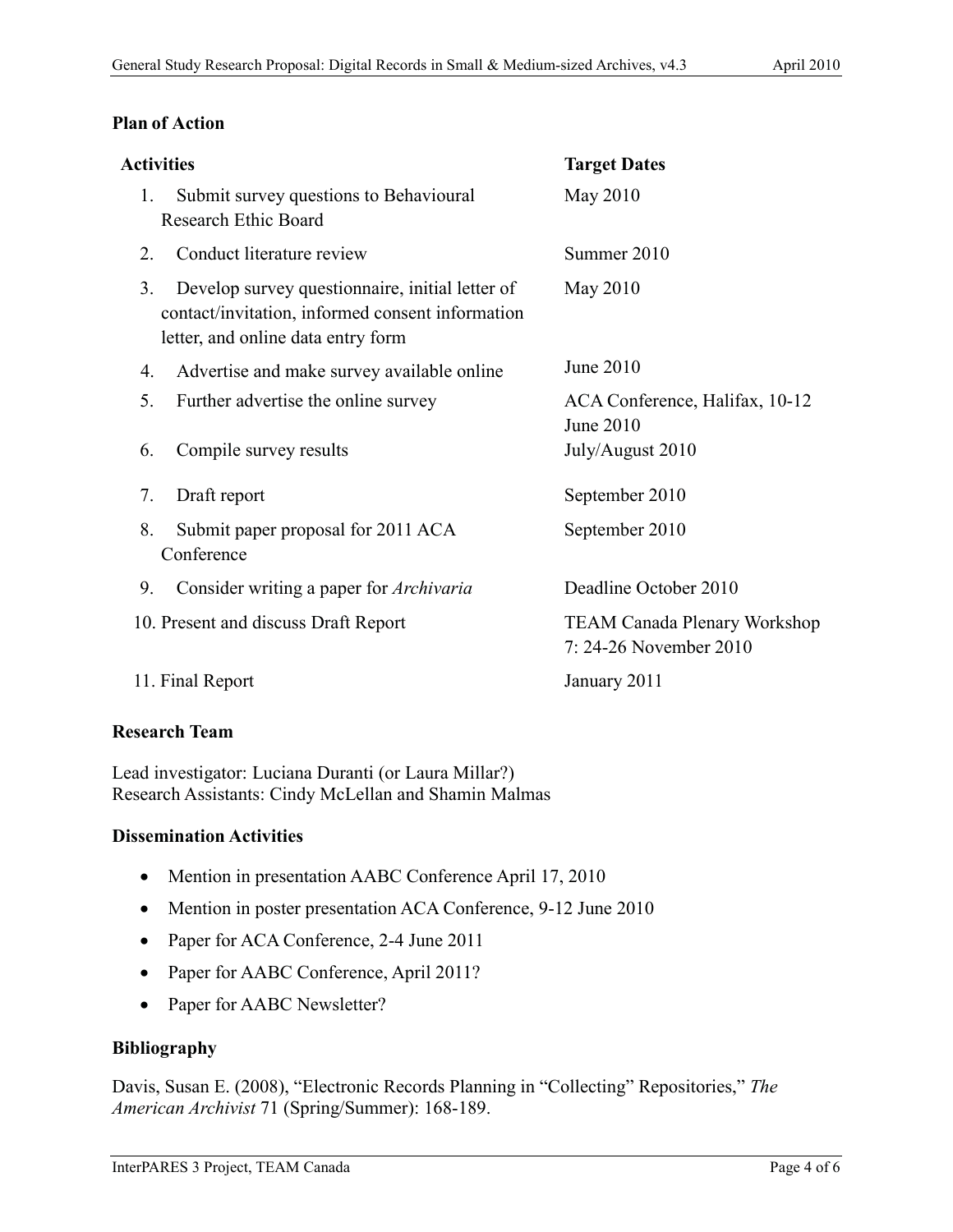## **Appendix 1**

### **Acquiring and Preserving Digital Records in Small and Medium-sized Archives – A Short Survey**

The objective of this study is to better understand the needs of small and medium-sized archives when it comes to acquiring, maintaining, and preserving digital records over the longterm. Equipped with this knowledge, InterPARES 3 will be better able to help these institutions overcome barriers to preserving the memories of the communities they serve. To this end, the study will focus on identifying and assessing the nature, extent and impact of the challenges faced by small and medium-sized archives with regard to acquisition and long-term preservation of digital records.

Answers to these questions will be used in aggregate – and no particular institutions will be mentioned. Skip any questions that do not apply.

Institution name: Number of archival staff: Professional qualifications of staff member(s): Hours of operation:

- 1. On a scale of 1-5 how important is the issue of digital records to archives in general (5 being very important and 1 being not an issue of concern)?
	- \_\_1 (Not at all important) \_\_2 \_\_3 (Neutral importance)  $\overline{\phantom{0}}$ 4 \_\_5 (Very important)
- 2. What is the current situation at your archives with regard to accepting digital records?
	- \_\_Currently accept
	- \_\_Currently refuse
	- Plan to accept
	- Plan to refuse
	- Have not yet made a decision
	- This issue has not yet come up
- 3. If your institution currently refuses or plans to refuse donations of digital records please identify with numbers the top two reasons why (1, 2).
	- \_\_Cost of technological expertise
	- \_\_Cost of hardware/software